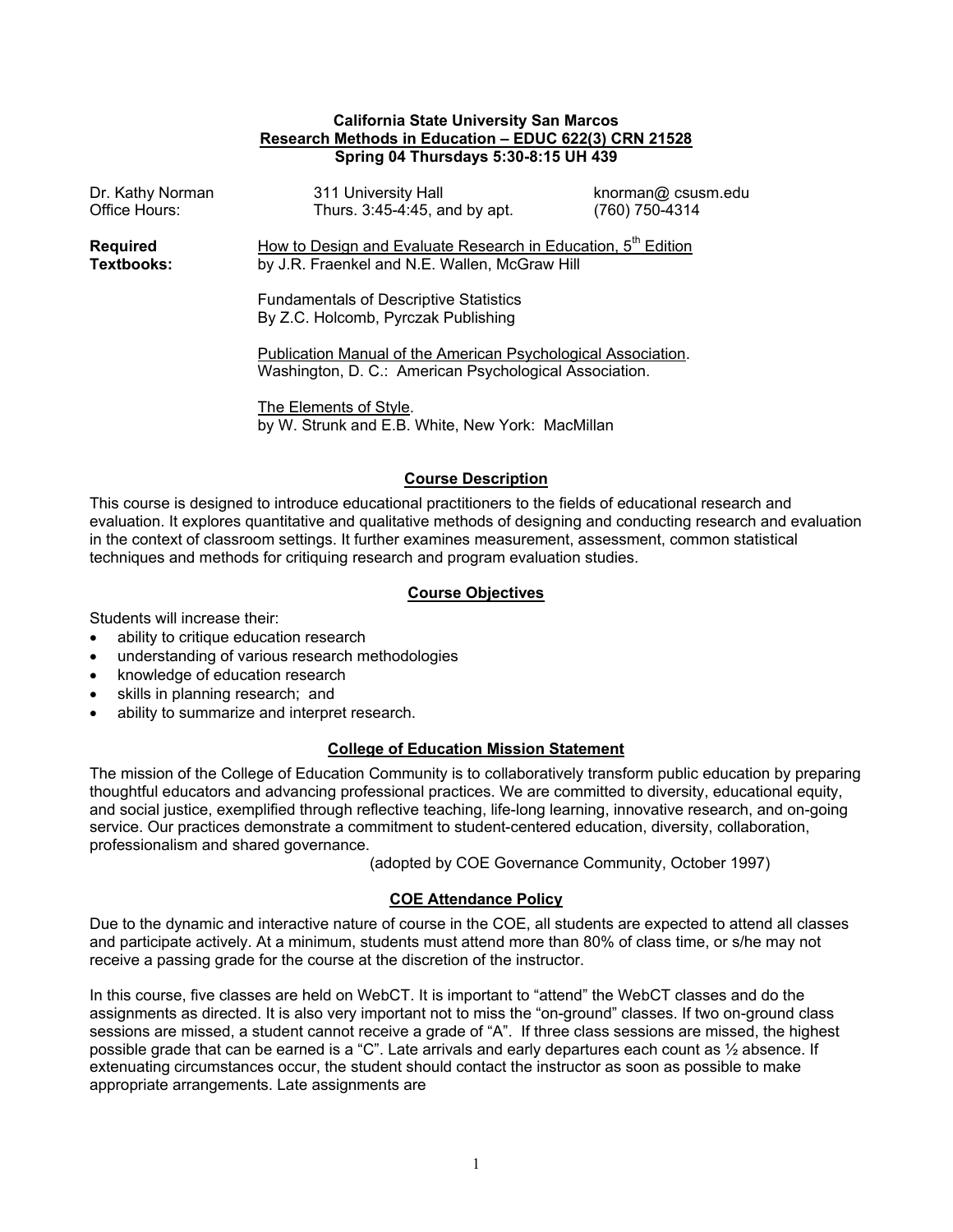# **Students with Disabilities Requiring Reasonable Accommodations.**

Students are approved for services through the Disabled Student Services Office (DSS). This office is located in Craven Hall 5205, and can be contacted by phone at (760) 750-4905, or TTY (760) 750-4909. Students authorized by DSS to receive reasonable accommodations should meet with their instructor during office hours or, in order to ensure confidentiality, in a more private setting.

#### **Writing**

In keeping with the All-University Writing Requirement, all courses must have a writing component of at least 2,500 words (approximately 10 pages) which can be administered in a variety of ways.

#### **E-mail**

You must go to ACD 202 to activate your CSUSM e-mail account.

## **Assignments**

#### **1. WEEKLY COMPREHENSION QUESTIONS 13 pts. 13 pts. 13 pts.**

Prior to the beginning of each class session, you should submit a total of three questions based on the week's reading, to the instructor by email on the class Web CT site. Bring copies to class for your own use during our discussion. One of the questions should be a "challenge" question for which you do not have an answer. For the other two questions, write questions and their answers to capture what you see as the major/interesting/provocative points of the readings. (1 pt. for each reading assignment)

#### **2. WEEKLY CLASS WEB CT DISCUSSIONS 14 pts.**

This course has a Web CT site. You should visit the site (go to courses.csusm.edu and log in) each week, and take part in the weekly discussion on the discussion board. Read the instructions and type your entry. Read entries from other students, and respond to at least two entries. You should post your entry no later than Sunday of each week so that other students have time to respond to your entry prior to Thursday. Be sure to respond to two other students' entries prior to class on Thursday. You may also post questions you have or other ideas, concerns, etc. to the discussion board. (1 pt. Each)

#### **3. WEB CT ASSIGNMENT: OBSERVATION 10 pts. 10 pts. 10 pts.**

## **4. WEB CT ASSIGNMENT: INTERVIEWING 10 pts. 10 pts. 10 pts.**

## **OBSERVATION AND INTERVIEW ASSIGNMENT RUBRIC**

| <b>Category</b>     | <b>Distinguished</b><br>2 pts. | Acceptable<br>1 pt. | Unacceptable<br>O pt. | <b>Your Score</b> |
|---------------------|--------------------------------|---------------------|-----------------------|-------------------|
| Organization        |                                |                     |                       |                   |
| <b>Completeness</b> |                                |                     |                       |                   |
| <b>Content</b>      |                                |                     |                       |                   |
| Relevance           |                                |                     |                       |                   |
| Cogency             |                                |                     |                       |                   |

**Total Score \_\_\_\_\_**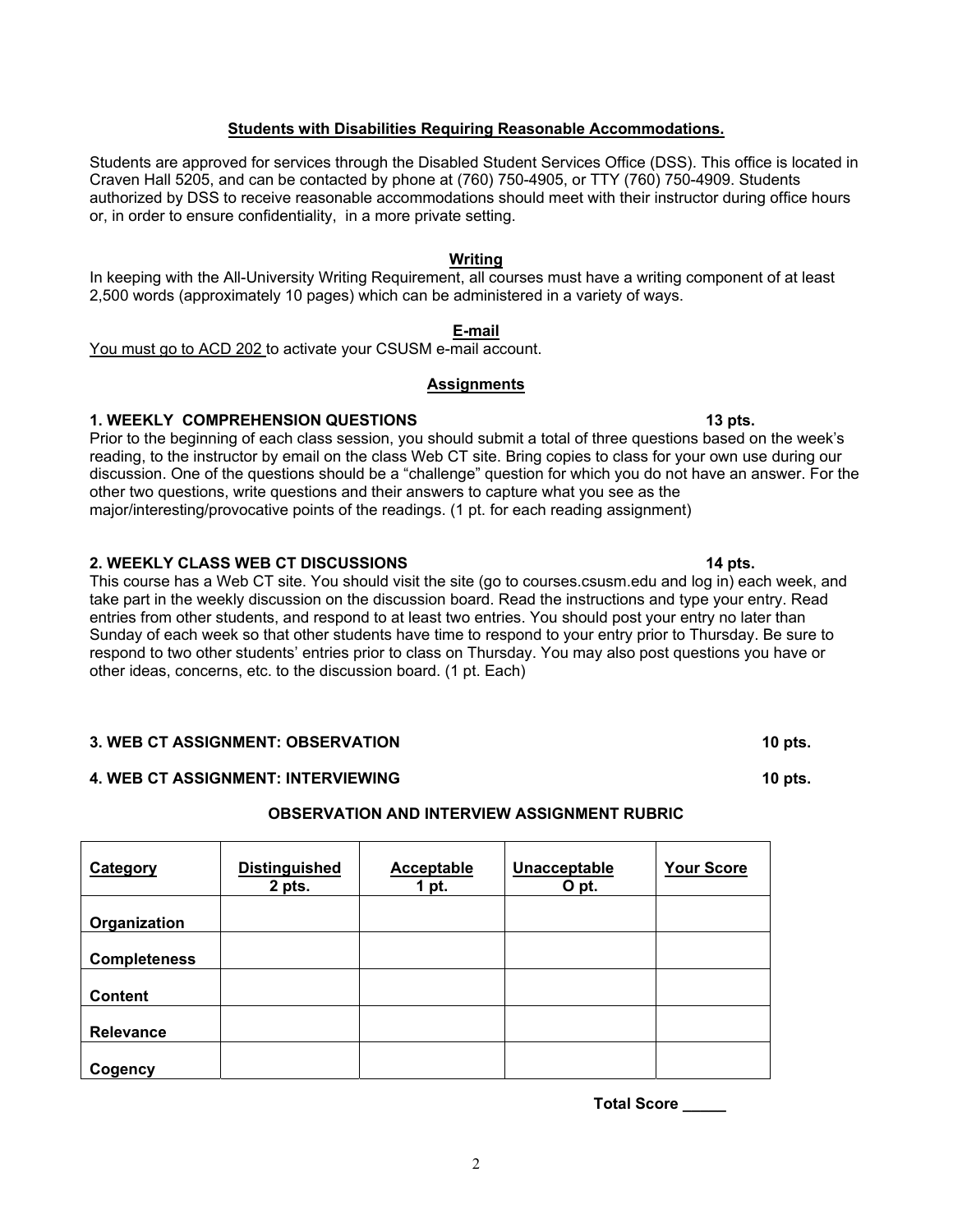- Does the problem explore an important question, meet a recognized need, or make a useful contribution to a relevant body of knowledge?
- Is the research question clearly and directly stated, and is it related to the hypothesis or hypotheses in the study?
- What is the research question?
- Are operational definitions given? If so, give an example.
- Is the relationship or differences among/between the variables clearly stated?
- What was the background to the study?
- Did the author(s) present a review of literature? Was it relevant? What were the major points from it?
- Describe the methodology in detail.
- Was a sample used in the study? If so, how was it selected?
- How was the data collected and analyzed? Were these methods appropriate?
- Were the results clearly presented?
- What were the major findings of the study and what were they based on?
- What was the conclusion?
- Do the results or findings support the conclusion? Why or why not?
- Are any limitations of the study noted? If so, what were they?
- Are there any internal and/or external threats to the generalizability and or validity of the results? If so, what were they?
- How do the results of this study apply to your research area of interest?

## **JOURNAL CRITIQUE ASSIGNMENT RUBRIC**

| <b>Distinguished</b><br>2 pts. | Acceptable<br>1 pt. | Unacceptable<br>O pt. | <b>Your Score</b> |
|--------------------------------|---------------------|-----------------------|-------------------|
|                                |                     |                       |                   |
|                                |                     |                       |                   |
|                                |                     |                       |                   |
|                                |                     |                       |                   |
|                                |                     |                       |                   |
|                                |                     |                       |                   |

**Total Score \_\_\_\_\_** 

### **6. RESEARCH EXAMPLE PRESENTATION** 10 pts. **10 pts.**

# section and display each in class. Include a discussion of the following.

- Is the title appropriate for the study? Why or why not?
- Was the introduction written in clear language avoiding non-technical language and jargon?
- What is the problem being investigated? Is it clearly stated in the article?
- Why should this problem be researched?
- Is the problem sufficiently limited in scope?
- Does the problem fit into the broader context of current theory and relevant research?
- Does the problem statement make assumptions or unsupported claims or statements?
- How significant is the problem and in what context?
- What is the significance of this problem?

#### Select one journal article reporting on a research study in your area of interest. Write 2-3 page critique of it. The article should be from a professional journal in education. Create a visual representations of the methodology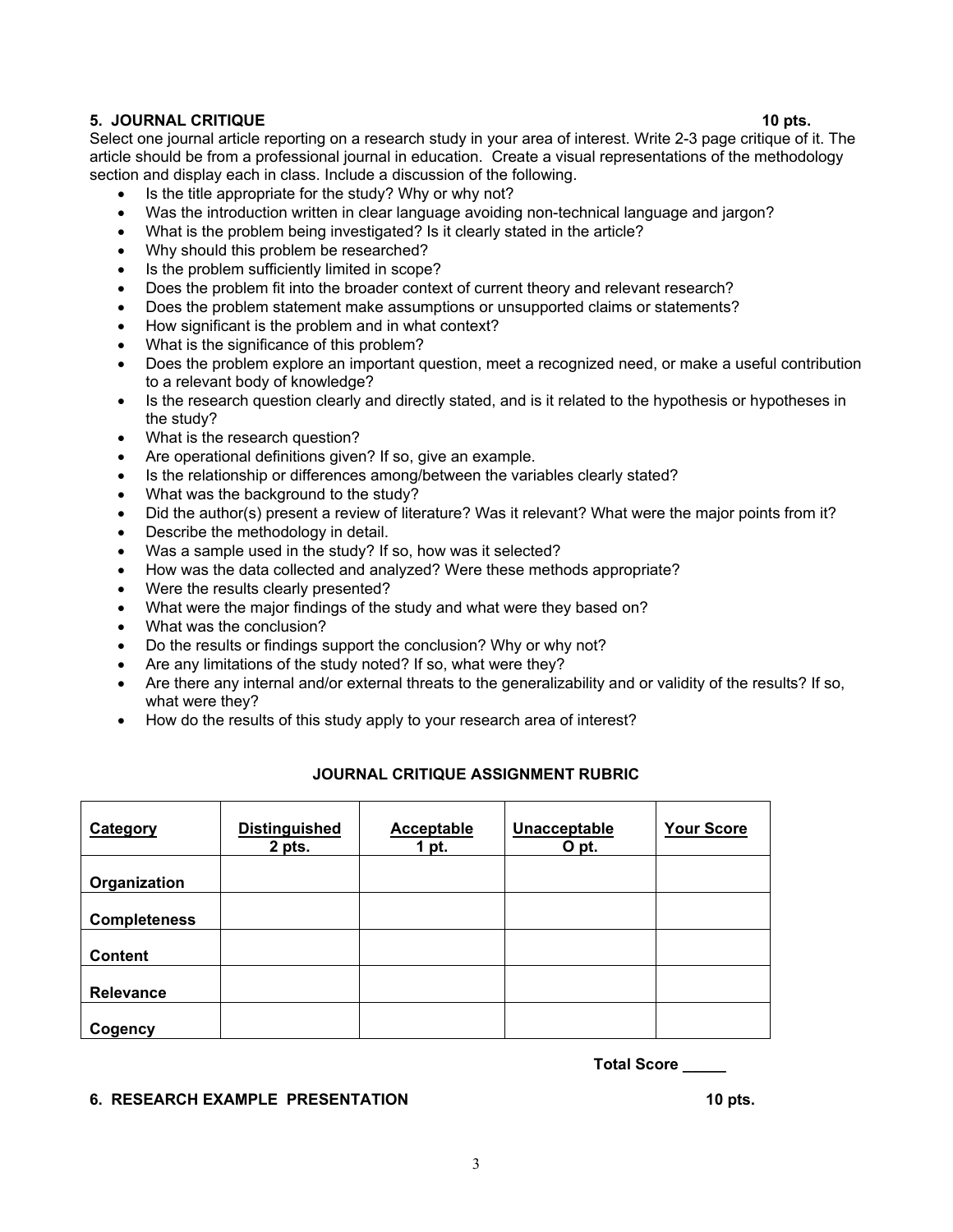Each class member will sign up for one research study example to present to class using visuals and handouts. They will be assigned in class. Students presenting for a WebCT class session should post the powerpoint presentation and handout to the WebCT no later than the day before the scheduled class.

The presentation should include:

- A critical discussion of all aspects of the example study, particularly those details about the methodology that cause the study to be called a specific type of study. (Refer to specifics above on other details to include.)
- Another example of the same type of study, but in your own area of research –one that you have thought of (topic, research problem, sample, procedures, etc.)
- A handout for all students (may be emailed or posted to discussion board in WebCT).

| <b>Distinguished</b><br>2 pts. | <b>Acceptable</b><br>1 pt. | Unacceptable<br>O pt. | <b>Your Score</b> |
|--------------------------------|----------------------------|-----------------------|-------------------|
|                                |                            |                       |                   |
|                                |                            |                       |                   |
|                                |                            |                       |                   |
|                                |                            |                       |                   |
|                                |                            |                       |                   |
|                                |                            |                       |                   |

# **RESEARCH EXAMPLE PRESENTATION RUBRIC**

**Total Score \_\_\_\_\_**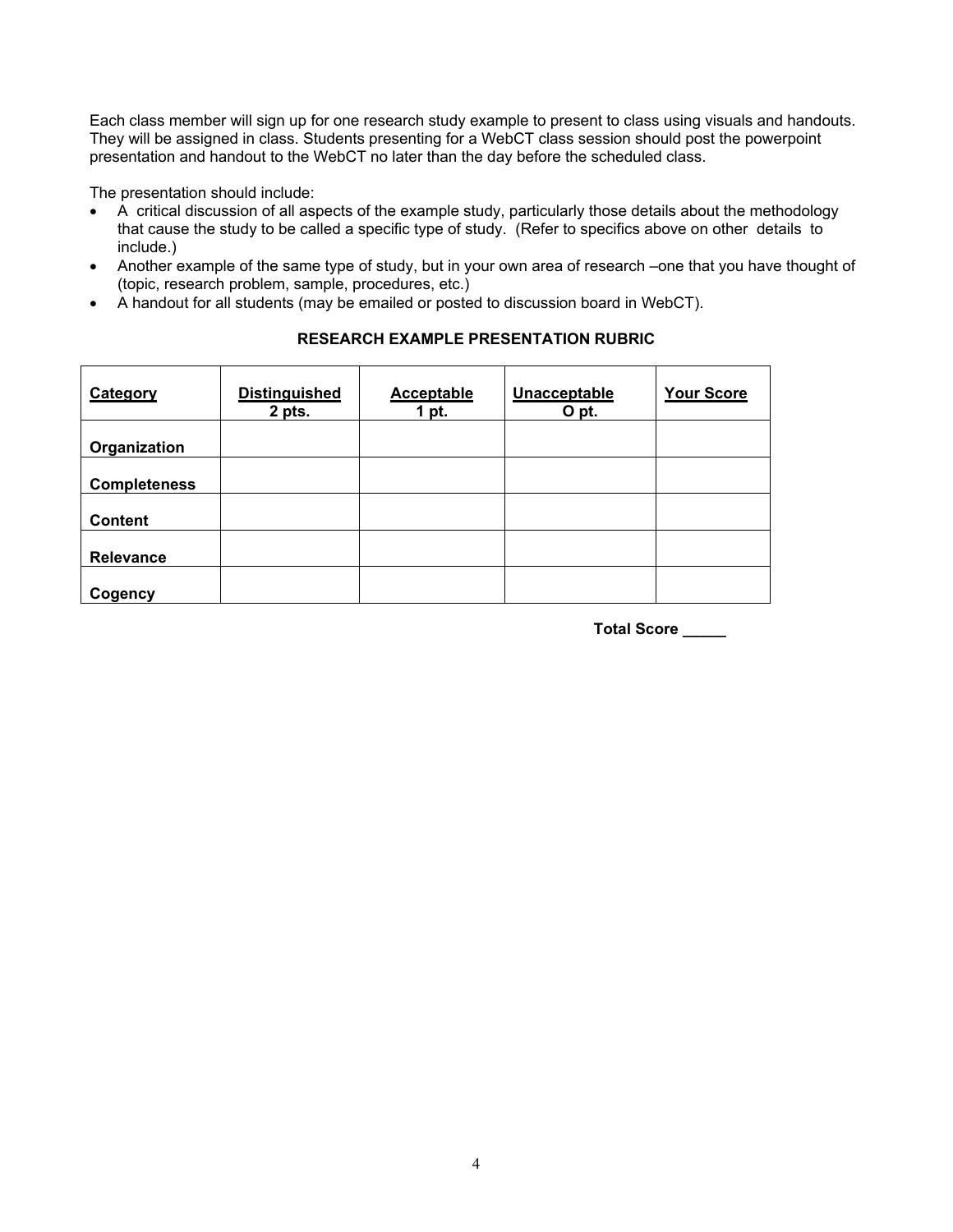# **7. RESEARCH PROPOSAL AND PRESENTATION ` 30 pts.**

| Chapter 1                                 | 4 pts. |
|-------------------------------------------|--------|
| Chapter 2                                 | 8 pts. |
| Chapter 3                                 | 4pts.  |
| References in latest APA format           | 4 pts. |
| Appendices (instrument, budget, timeline) | 4 pts. |
| <b>Powerpoint Presentation</b>            | 6 pts. |
|                                           |        |

The research proposal includes three chapters: introduction, review of literature, and methodology. It will also include references and appendices. You will give a 12-15 minute presentation of your proposal to the class at the end of the semester. Each chapter should be peer reviewed by two classmates.

Each chapter and section will be examined for organization, completeness, content relevance, cogency;

| Category            | <b>Chapter 1</b><br>Max 4 pts | <b>Chapter 2</b><br>Max 8 pts | <b>Chapter 3</b><br>Max 4 pts | Refer-<br>ences<br>Max 4 pts | Appen-<br>dices<br>Max 4 pts | Presen-<br>tation<br>Max 6 pts |
|---------------------|-------------------------------|-------------------------------|-------------------------------|------------------------------|------------------------------|--------------------------------|
| Organization        |                               |                               |                               |                              |                              |                                |
| <b>Completeness</b> |                               |                               |                               |                              |                              |                                |
| <b>Content</b>      |                               |                               |                               |                              |                              |                                |
| <b>Relevance</b>    |                               |                               |                               |                              |                              |                                |
| Cogency             |                               |                               |                               |                              |                              |                                |

# **RESEARCH PROPOSAL RUBRIC**

**Total Score \_\_\_\_\_** 

## **8. FINAL ASSIGNMENT** 3 pts.

Write a reflective summary of your perceived personal growth in research class. This summary should be no more than 2 pages.

# **FINAL ASSIGNMENT RUBRIC**

| <b>Category</b> | <b>Distinguished</b><br>pt. | <b>Acceptable</b><br>$1/2$ pt. | Unacceptable<br>O pt. | <b>Your Score</b> |
|-----------------|-----------------------------|--------------------------------|-----------------------|-------------------|
| Organization    |                             |                                |                       |                   |
| <b>Content</b>  |                             |                                |                       |                   |
| Cogency         |                             |                                |                       |                   |

**Total Score \_\_\_\_\_**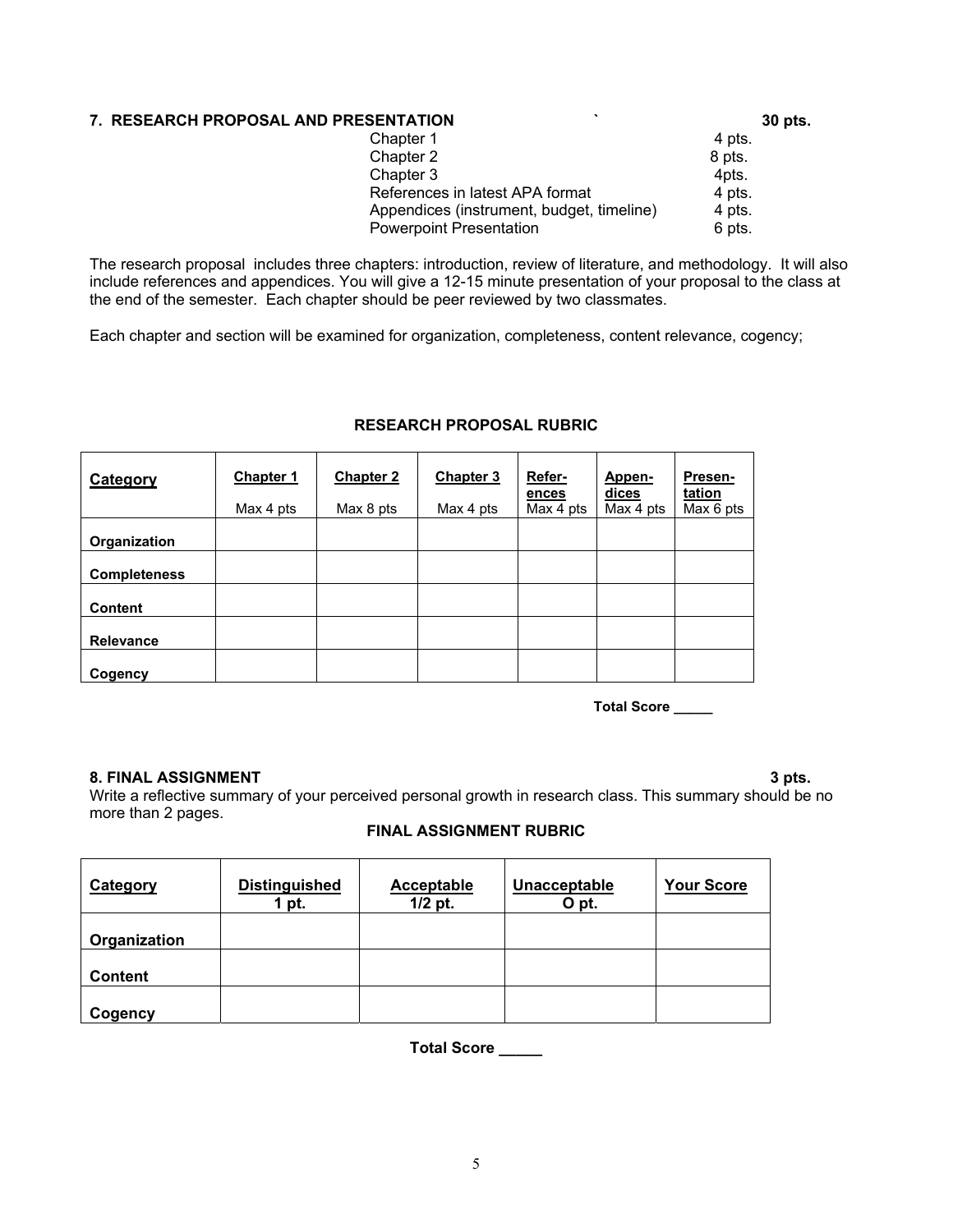# **EXPLANATION OF RUBRIC FOR WRITTEN ASSIGNMENTS**

| Category            | <b>Distinguished</b> | Acceptable | Unacceptable | <b>Your Score</b> |
|---------------------|----------------------|------------|--------------|-------------------|
| Organization        |                      |            |              |                   |
| <b>Completeness</b> |                      |            |              |                   |
| <b>Content</b>      |                      |            |              |                   |
| Relevance           |                      |            |              |                   |
| Cogency             |                      |            |              |                   |

## **Categories for Evaluation Explanation**

- 1. Organization. Evidence of a logical and meaningful consistency in the structure of the response to the structure of the assignment, evidence of planned presentation having a clear flow from the beginning, through the middle, to the conclusion.
- 2. Completeness. Evidence of having covered all parts of the assignment in the response.
- 3. Content. Evidence of having developed the response from significant concepts and insights gained from the readings, drawing upon relevant theories, literature, and citing sources in APA form and style as appropriate.
- 4. Relevance. Maintenance of pointed and clear relationships in response to the assignment, avoidance of digression from the main points of assignment, avoidance of boilerplate or filler material, and avoidance of redundant matter and educational jargon.
- 5. Cogency. Depth and breadth of insight, reasoning, and understanding exhibited in response through the integration of thought and argument.

# **Levels of Performance Explanation**

- 1. Distinguished
	- a. Few errors—proper grammar, spelling, and punctuation.
	- b. Clear focus and use of appropriate/consistent tense and tone.
	- c. Depth and complexity of ideas—details, reflection, analysis, and thought.
	- d. Use of references indicates substantial research.
	- e. Use of a variety of sentence length and structure (follows APA form and style).
- 2. Acceptable
	- a. Some errors in grammar, spelling, and punctuation
	- b. Grammatical errors do not interfere with communication.
	- c. Focused on a purpose—suitable tone and use of historic present.
	- d. Depth of ideas supported by relevant details.
	- e. Use of references indicates ample research.
	- f. Logical organization.
	- g. Varied sentence structure—acceptable and effective language.
- 3. Unacceptable
	- a. Attempt to establish and maintain purpose and communicate with the audience.
	- b. Unelaborated idea development and repetitious details.
	- c. Unelaborated details.
	- d. Use of few references.
	- d. Use of non-current literature.
	- e. Errors in grammar, spelling, and punctuation
	- f. Lapses in focus and coherence.
	- g. Use of simplistic and awkward sentences.
	- h. Use of imprecise and simplistic language.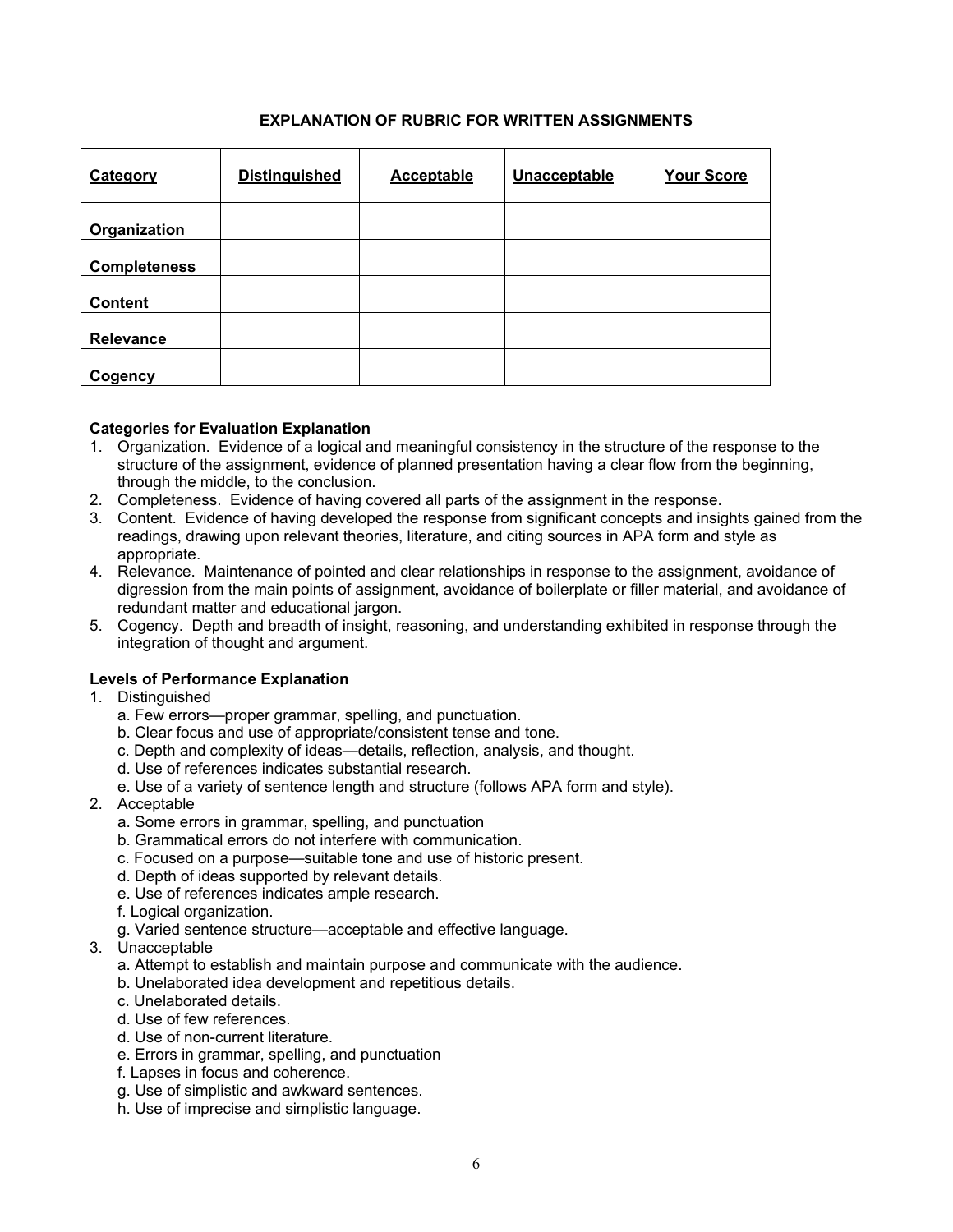## **Course Grading Criteria**

- 1. Distinguished Category (Grade of A). Reserved for exceptional students. The student is superior in all areas of writing, presentations, and participation. Required research and assignments are superior in both content and writing with outstanding observations and explanations; use of complex, strong vocabulary, appropriate use of APA form and style. Student demonstrates scholarly demeanor, and interest in learning beyond the standard expectation. All papers are turned in on time and the student is actively present during entire class sessions.
- 2. Commendable Category (Grade of B). Very good in all areas producing the expected reports, writings, and presentations as per the standards established by Argosy University's School of Education. The majority of the assignments are turned in on time.
- 3. Acceptable or Average Category (Grade of C). Performance is acceptable and meets the minimum requirements.
- 4. Unacceptable (Grade of F). Absences, late arrival and early departure from class, lack of active participation, student does not demonstrate adequate knowledge of the subject matter. Assignments are not turned in on time.

#### **Research Proposal**

Title Page

Table of Contents

Chapter I - Introduction to Study **Background** Statement of the Problem Purpose of the Study and Rationale Research Questions and Hypotheses) Significance of Study and Applications **Limitations** Definitions of Terms

Chapter II - Review of Literature Introduction Subtopic Sections (at least 3) Summary of Literature Review

Chapter III - Methodology Population and Sample **Procedures** Instrumentation Data Analysis **Assumptions** 

References

Appendices

- A Time Schedule
- B Budget
- C Instruments
- D others-optional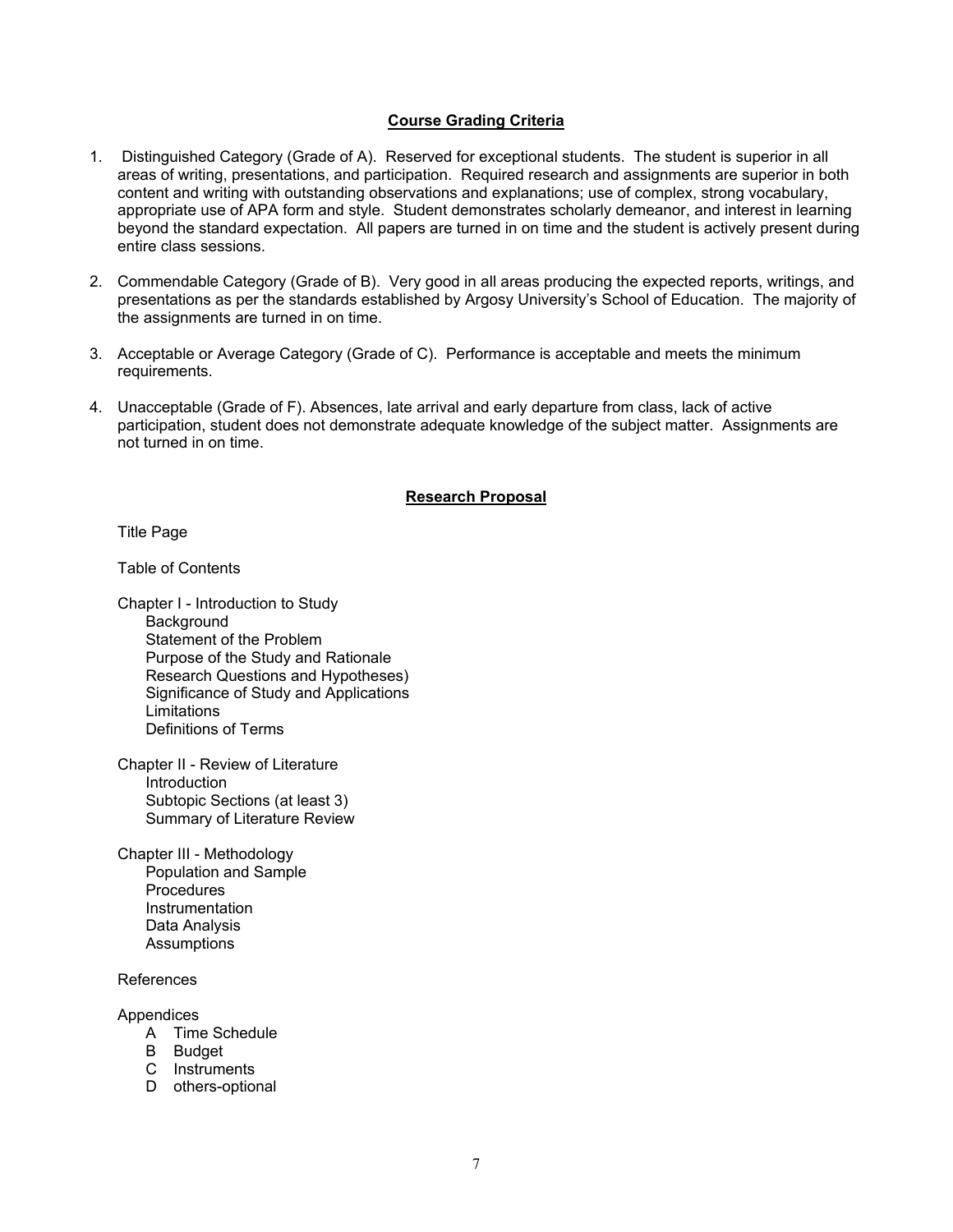# **Proposal Guidelines**

## **Overall Guidelines for Chapters:**

- Break up the text as much as possible: use subheadings
- Edit for awkward sentence construction especially if you have tried to paraphrase someone else's words in order to avoid quoting.
- Try to paraphrase long quotes. If you must keep a long quote, see the APA manual for block quote formating .
- Each chapter must have an introduction
- Each chapter should end with a summary or conclusion restating the main idea of the chapter
- Proofread, proofread, proofread...

## **Helpful Page Numbers for APA Formatting**

|                        | 4 <sup>th</sup> Edition: | 5 <sup>th</sup> Edition |
|------------------------|--------------------------|-------------------------|
| Title page             | p. 248, 258              | p. 10, 306              |
| Levels of headings     | p. 91, 259               | p. 113, 307-8           |
| Page numbers & headers | p. 241                   | p. 12, 288              |
| Writing numbers        | p. 99                    | p. 122                  |
| Citations in text      | p. 169-174               | p. 207-214              |
| Reference Page         | p. 174-222, 251, 265     | p. 215-281, 313         |
| <b>Block Quotes</b>    | p. 95, 245               | p. 121, 117-119         |

**Chapter One: Introduction**: "Defining the Research/Project focus" Explain what you hope to accomplish in your thesis or project. What issue is to be addressed and explored? Be very clear about your research question or curriculum project. Definitions of terms must be very clear in this section. Do not assume that the reader knows what you mean when you use educational jargon. Everyone might not agree with your definitions, so you can define them and call them operational definitions.

Thoughts for Chapter One:

- Are terms and definitions clear?
- Is it clear what the focus of the research will be? One of two formats should be used: 1) The research shows X, Y, and Z, but it doesn't show \_\_\_\_. -or- 2) This research will help build upon the research of X,  $Y$ , and  $Z$  by
- Is the question *very* clear? Do you understand exactly what the author hopes to find?
- Is the chapter written in present tense? (With the exception of citations of other research; use past tense or present perfect tense for these--see APA)

**Chapter Two: Review of the Literature:** "Putting the research project into context". Review what is currently known (and not known) about the issue to be explored. Where is the field in terms of what is happening with your topic? Try to put your project/issue in a theoretical context. On what theories/principles are you basing your project? What are your assumptions? What has informed your own thinking about this project? The review of the literature puts the project into perspective and lets the reader know why the project is of significance. *You must have at least 5 referred journal articles for this pilot proposal.* 

Thoughts for Chapter Two:

- 1. Are there too many or too few quotes. It's okay to paraphrase and then cite an author (many times this is preferable). But every other line or so shouldn't be a quote.
- 2. How well does the whole chapter hold together? Does it all seem necessary? Could any part(s) be cut out? Is all the research discussed relevant to the question presented in Chapter One?
- 3. Is it clear? Does it all make sense? What needs clarification?
- 4. Is the theoretical orientation of the writer clear? Depending on your project, you may need to go back to learning theory, psycholinguistic theory or miscue theory, something like that, which doesn't seem directly related to your project, but which is a major assumption on your part. Don't let your reader assume anything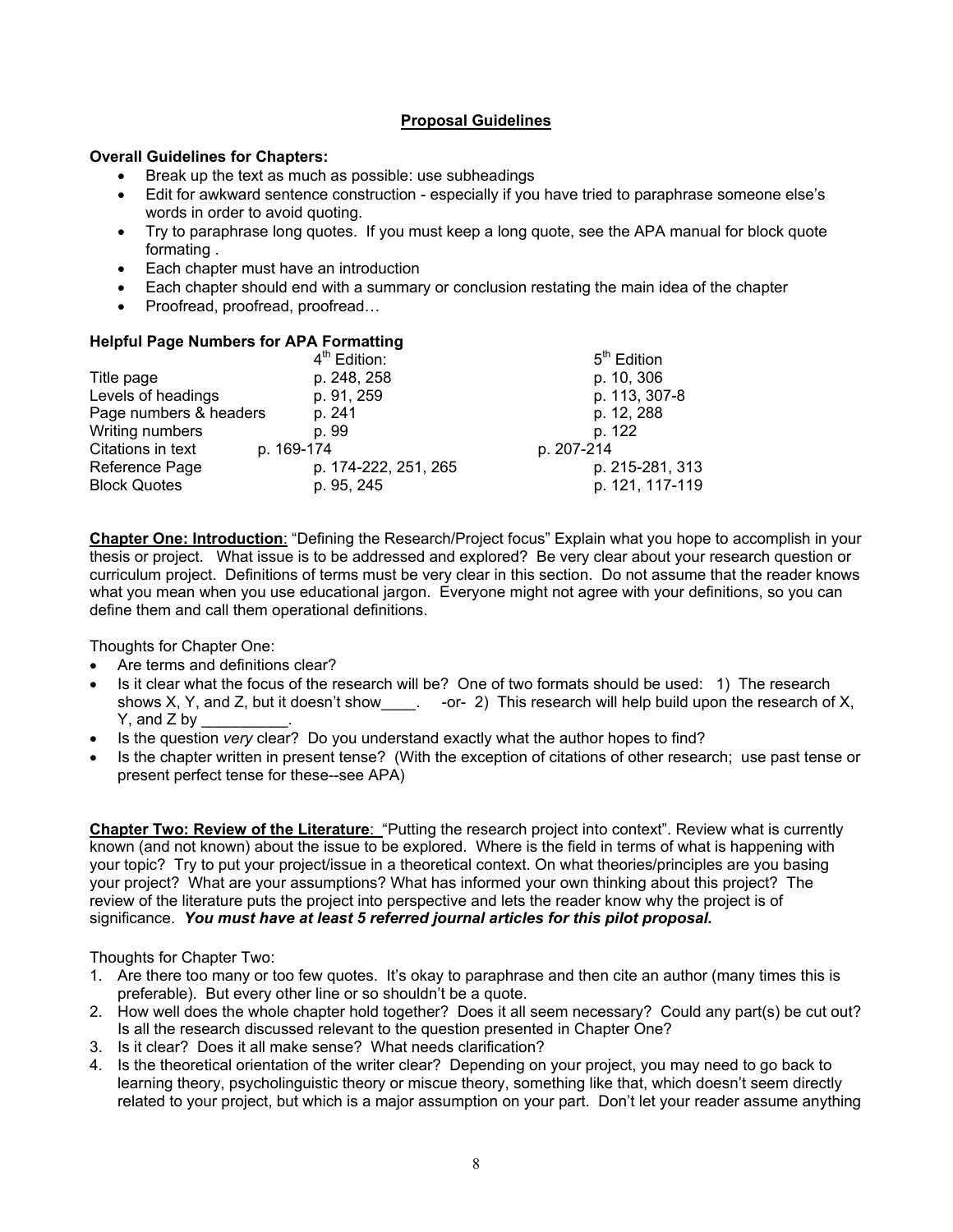- tell us what your assumptions are. (If Jeanne Chall were reading your project about strategies for second language learners, could she assume you have a part-to-whole, direct instruction of phonics orientation, or have you made it clear what your orientation to learning to read is?) Of what scholarly community are you a part?

- 5. Is there a clear and easy-to-follow organization? Your questions may help you develop the "chunks" of research or theory you're using for your project that can be organized using subheadings. For example; all the literature on thematic curriculum, then the literature on accessing the curriculum, then the literature on using literature as the basis for learning the curriculum. Put together the theorists and researchers that write about similar topics.
- 6. You are going to need to show one of two things: 1) that your project fills a gap in the current research. So show the need for your project: "The research shows X, Y Z, but it doesn't show ." (Fill in the gap with your project); 2) that your project helps to substantiate current research; it helps to build the body of research; its one piece of a large puzzle, like about the impact of whole language classrooms on students' reading comprehension.
- 7. As much as possible find the original sources and cite them (rather than using secondary sources). If you do use secondary sources, be sure to check APA for proper formatting.
- 8. Are large pieces of text broken up? Are there appropriate subheadings?
- 9. Is there a summary/and or concluding paragraph? This should be a transition to what's coming next as well.
- 10. Are all necessary terms defined? You may have to define terms your sources did not.
- 11. After you have analyzed your data or completed your project, don't be afraid to go back and add literature that supports findings you didn't expect.

# **Some common mistakes:**

- Anything that is quoted needs a page number
- Quotes longer than 5 lines should be in block format
- Research says (Goodman, Smith, Burke, etc.) reading is... be sure to check APA on the use of et. al.
- Whenever possible put the author not the title of the book or article. Do not include first names of authors.

**Chapter Three: Methodology** "Research/Project Designs and data collection" How will the research/project be conducted? What must be done in order for you to accomplish your goals? How will you collect data and how will you analyze it? In the introduction to this section, you must cite research that supports using this methodology that you feel is appropriate and give a clear rationale. The remainder of this section may simply be a description of what you did.

Example subheadings for Chapter Three if you are doing a research project:

- Design Explain which type of methodology you used and why
- Setting Give demographics of school district and setting, do NOT name schools or districts, you may give them a pseudonym.
- Subjects Give details about how the subjects were chosen, who they are.
- Materials Cite any tests or books you will be using, explain why they were selected.
- Procedure This should almost be a cookbook type description, write it so that a peer could replicate what you have done. Also explain why the procedures were designed.
- Analysis Explain how you will analyze all data you collect, give a rationale for why you selected these methods.
- Limitations Reveal the limitations of the study.

Thoughts for Chapter Three:

- 1. This is the "how to" of your project.
- 2. How well does the whole chapter hold together? Does it all seem necessary? Could any part(s) be cut out?
- 3. Are descriptions of the methodology specific enough that someone could replicate? Is it clear? Does it all make sense? What needs clarification?
- 4. Is it focused? It should not be too big or too narrow.
- 5. Is there a clear and easy-to-follow organization?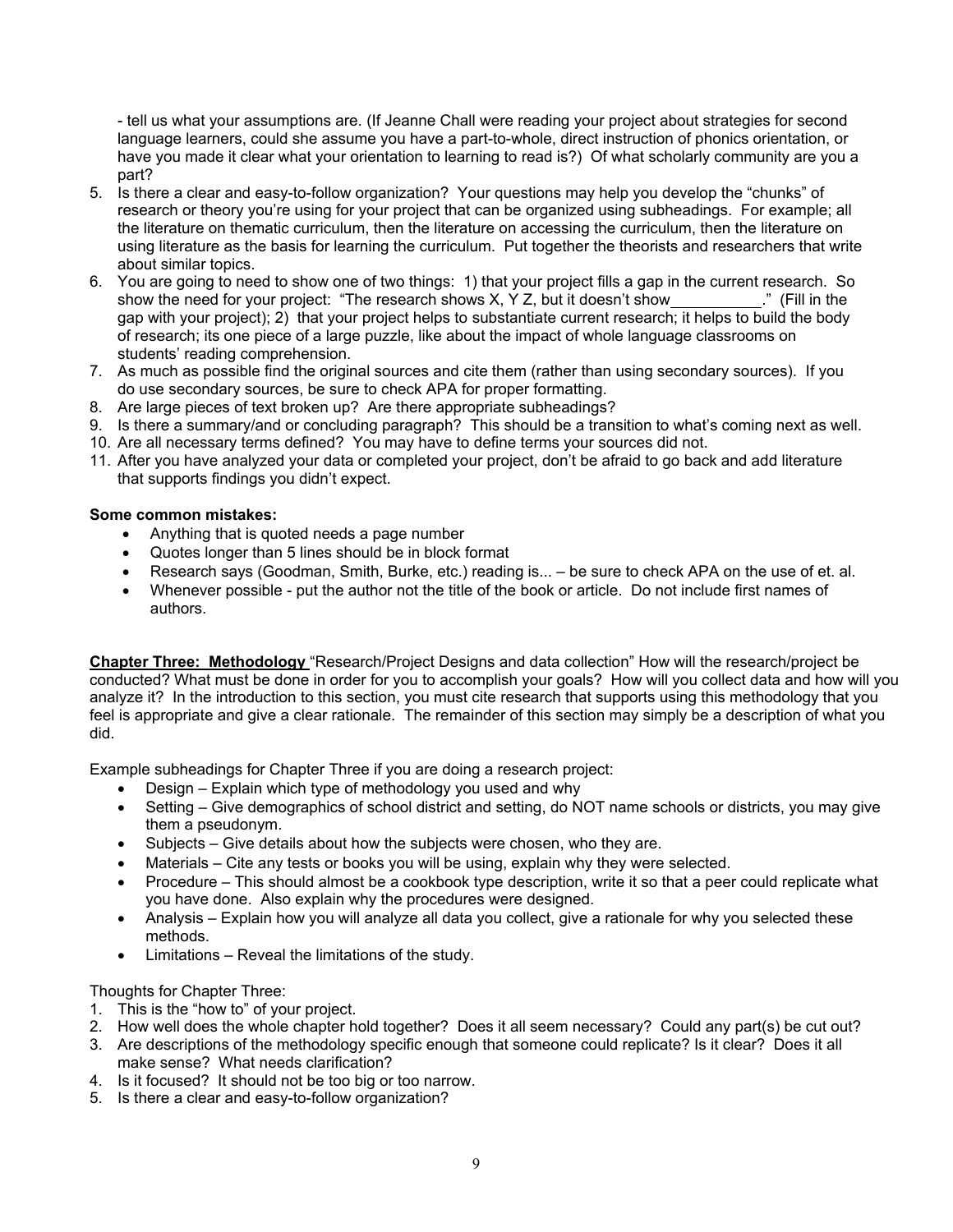- 6. Are large pieces of text broken up? Are there appropriate subheadings?
- 7. Is it clear how data was collected or your plan for putting your project together?
- 8. Be as specific as possible when describing what you did. Can the reader get a picture of what is happening. You may need to start by providing a context: "This took place in a second grade classroom in a small urban school. The students are diverse..."
- 9. Are you clear on what data is relevant?
- 10. If you are collecting data, you should clearly show that you have at least three sources of data. For example, if your research involves literature circles, do you have three ways to measure its effect?
- 11. Is it clear how data will be analyzed? How will you come up with your categories? Are you able to support the assumptions you made?
- 12. If you are describing a project or collecting data you may want to include some kind of graphic of your timeline as an overview and then in the narrative describe what happened, when.
- 13. Is there a summary/and or concluding paragraph? This should be a transition to what's coming next as well.

## General Guidelines for Peer Review:

- APA format should be followed. Read APA for important information on such things as spacing, margins, etc.
- Give the author specific feedback on what you understood and what you didn't understand
- Think about how well the chapter holds together. Does it all seem relevant/necessary? Could any parts be cut?
- Is it clear? Does it all make sense? What needs clarification?
- Is there a clear and easy to follow organization? Are large pieces of text broken up? Are there appropriate subheadings?
- Is the theoretical orientation of the writer clear?
- Is there a summary and/or a concluding paragraph? This should be a transition to what will follow.
- Are all necessary terms defined? (Assume someone familiar with education will be the reader, but do not assume that they will understand all professional jargon).
- Did the author use spell check?
- Did the author cite properly? Are all citations in the reference page? Anything that is quoted needs a page number. Quotes longer than five lines are set apart by single spacing and indenting both margins.
- Are there too many or two few quotes? Many times it is preferable to paraphrase and then cite an author.
- As much as possible, did the author find the original source and cite them (rather than citing what someone else cited). However, if the author used a secondary source, did he or she follow the guidelines?
- Did the author use proper tense? APA suggests different tenses for different chapters. The main thing to remember is to be consistent within chapters.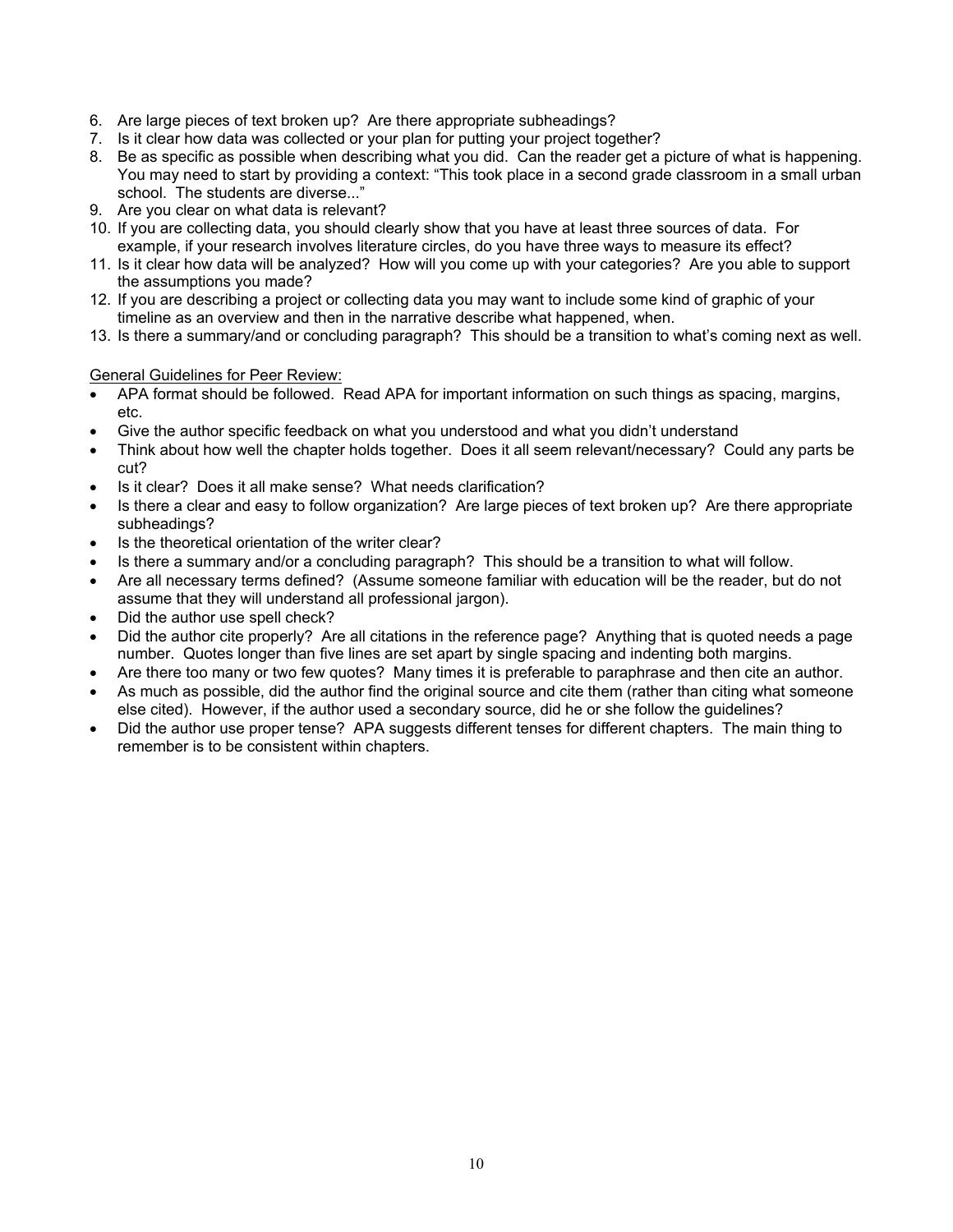# **EDUCATIONAL RESEARCH GRADESHEET**

|                                                          | Name was a structured by the contract of the contract of the contract of the contract of the contract of the contract of the contract of the contract of the contract of the contract of the contract of the contract of the c |                          |                    |
|----------------------------------------------------------|--------------------------------------------------------------------------------------------------------------------------------------------------------------------------------------------------------------------------------|--------------------------|--------------------|
|                                                          | Attendance: present, late or absent (please note and sign)                                                                                                                                                                     | <b>Questions</b>         | <b>Discussions</b> |
| 1/22                                                     | <u> 1989 - Johann Barn, amerikan berkema dalam berkema dalam berkema dalam berkema dalam berkema dalam berkema da</u>                                                                                                          | Submitted prior to class |                    |
| 1/29                                                     |                                                                                                                                                                                                                                |                          |                    |
| 2/5                                                      |                                                                                                                                                                                                                                |                          |                    |
| 2/12<br><b>WebCT Class</b>                               |                                                                                                                                                                                                                                |                          |                    |
| 2/19                                                     |                                                                                                                                                                                                                                |                          |                    |
| 2/26                                                     |                                                                                                                                                                                                                                |                          |                    |
| 3/4                                                      |                                                                                                                                                                                                                                |                          |                    |
| 3/11<br><b>WebCT Class</b>                               |                                                                                                                                                                                                                                |                          |                    |
| 3/18                                                     |                                                                                                                                                                                                                                |                          |                    |
| 3/25<br><b>WebCT Class</b><br>4/1<br>Spring Break<br>4/8 |                                                                                                                                                                                                                                |                          |                    |
| 4/15<br><b>WebCT Class</b>                               |                                                                                                                                                                                                                                |                          |                    |
| 4/22<br><b>WebCT Class</b>                               |                                                                                                                                                                                                                                |                          |                    |
| 4/29                                                     |                                                                                                                                                                                                                                |                          |                    |
| 5/6                                                      |                                                                                                                                                                                                                                |                          |                    |
| 5/13                                                     | <u> 1999 - 1999 - 1999 - 1999 - 1999 - 1999 - 1999 - 1999 - 1999 - 1999 - 1999 - 1999 - 1999 - 1999 - 1999 - 19</u>                                                                                                            |                          |                    |
| <b>Assignments</b>                                       |                                                                                                                                                                                                                                | <b>Possible Points</b>   | <b>Your Grade</b>  |
|                                                          | 1. WEEKLY COMPREHENSION QUESTIONS                                                                                                                                                                                              | 13 pts.                  |                    |
|                                                          | 2. WEEKLY CLASS WEB CT DISCUSSIONS                                                                                                                                                                                             | 14 pts.                  |                    |
|                                                          | 3. WEB CT ASSIGNMENT: OBSERVATION                                                                                                                                                                                              | 10 pts.                  |                    |
|                                                          | 4. WEB CT ASSIGNMENT: INTERVIEWING                                                                                                                                                                                             | 10 pts.                  |                    |
| 5. JOURNAL CRITIQUE                                      |                                                                                                                                                                                                                                | 10 pts.                  |                    |
|                                                          | 6. RESEARCH EXAMPLE PRESENTATION                                                                                                                                                                                               | 10 pts.                  |                    |
|                                                          | 7. RESEARCH PROPOSAL AND PRESENTATION                                                                                                                                                                                          | 30 pts.                  |                    |
| 8. FINAL ASSIGNMENT                                      |                                                                                                                                                                                                                                | 3 pts.                   |                    |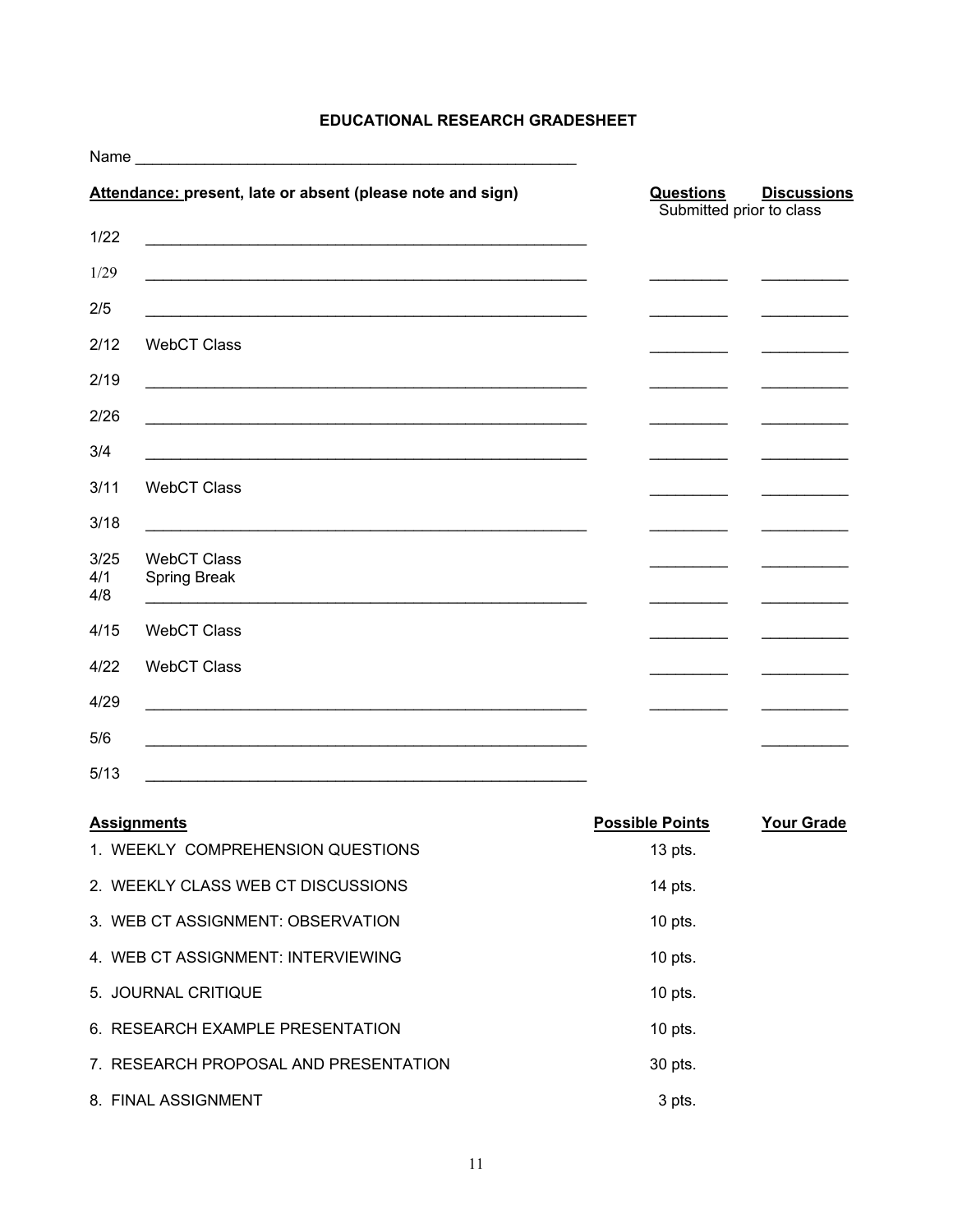## **Educational Research Class Schedule EDUC 622/CRN 21528, R 5:30-8:15, UH439**

Class

 $\overline{1}$ -Jan. 22

 Introduction to Class  **Research Questions and Problems Variables and Hypotheses**  IRB Introduction For next class: Read Chapters 1- 3; develop questions; Bring school IRB forms

2-Jan. 29

 Bring school IRB forms What is a good research question?  **Ethics of Research Literature Reviews Human Subjects Protection & Institutional Review Board**  For next class: Read Chapters 4-6; develop questions

# 3-Feb. 5

#### **Sampling Selecting a Topic for a "Practice" Research Proposal Online and Library Resources** Gabriela Sonntag In Library: Obtain articles; Check out Theses For next class: Read Chapters 7, 8 and 19; develop questions

4-Feb. 12– WebCT Class

 Continue discussing research topics and questions, collecting articles  **Instrumentation Validity and Reliability Observation and Interviewing Do Observation Assignment**  For next class: Read Chapters 9 and 13; develop questions

# 5-Feb. 19

 Turn in Observation Assignment  **Internal Validity Experimental Research**  Team Presentation 1: Experimental Research Examples Continue discussing research topics and questions, collecting articles Library Time—Do Literature Searches, Collect/Order Articles, and Check out Theses For next class: Read Chapter 10 and 14; develop questions For next class: Read Holcomb Ch. 1-4, no questions

## 6-Feb. 26

#### **Descriptive Statistics Single Subject Research**

Team Presentation 2: Single Subject Research Examples For next class: Read Chapter 11 and 15; develop questions For next class: Read Holcomb Ch. 5-8, no questions

## 7-Mar. 4

Bring Chapter 1 of Pilot Proposal **Descriptive Statistics Correlational Research**  Team Presentation 3: Correlational Research Examples Edit Chapter 1